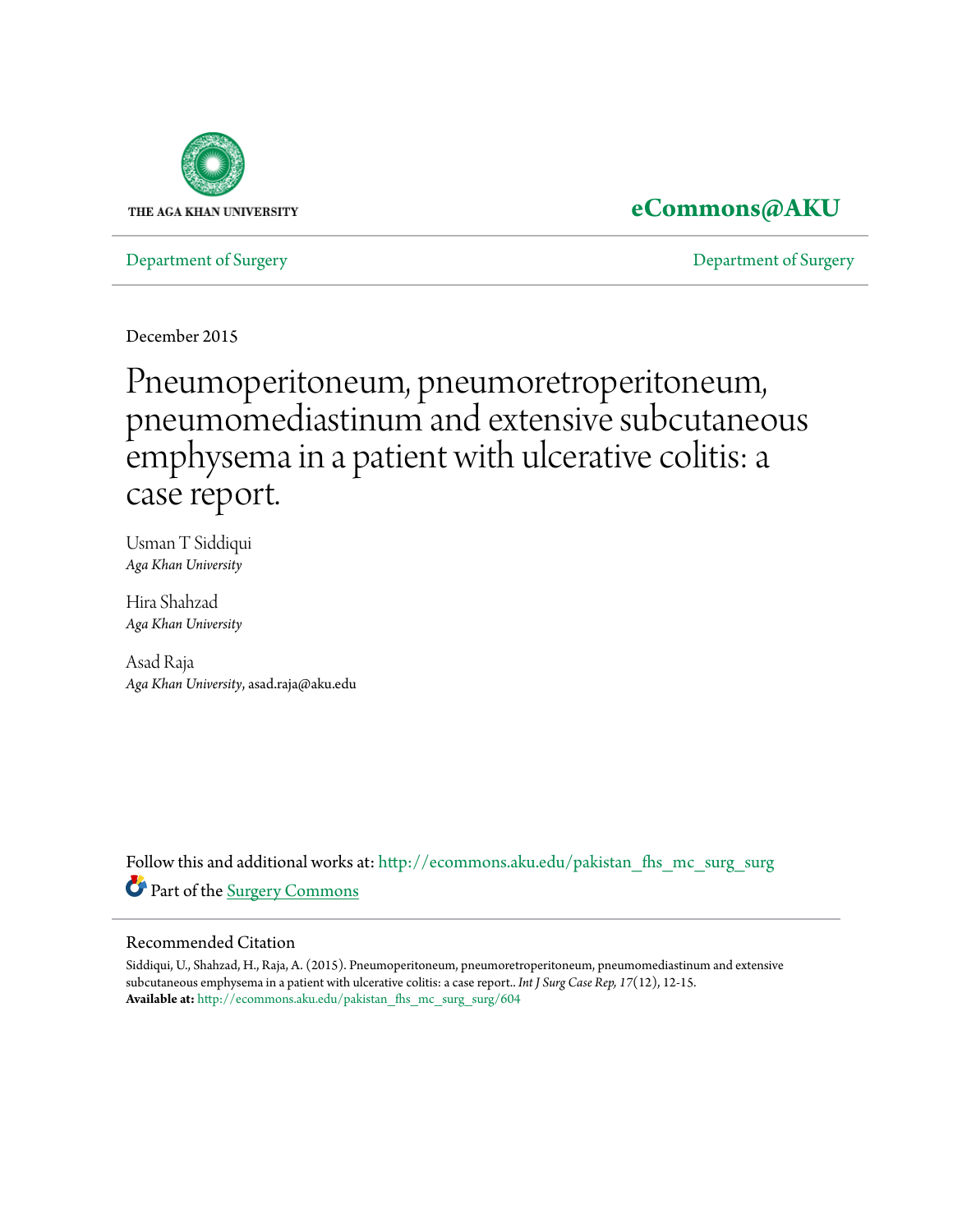[International](dx.doi.org/10.1016/j.ijscr.2015.09.038) Journal of Surgery Case Reports 17 (2015) 12–15



### Contents lists available at [ScienceDirect](http://www.sciencedirect.com/science/journal/22102612)

### International Journal of Surgery Case Reports



journal homepage: [www.casereports.com](http://www.casereports.com)

### Pneumoperitoneum, pneumoretroperitoneum, pneumomediastinum and extensive subcutaneous emphysema in a patient with ulcerative colitis: A case report



### Usman T. Siddiqui<sup>a,∗</sup>, Hira Shahzad<sup>a</sup>, Asad Jamil Raja<sup>b</sup>

<sup>a</sup> Medical College, Aga Khan University Hospital, Karachi, Pakistan <sup>b</sup> Department of Surgery, Aga Khan University Hospital, Karachi, Pakistan

### a r t i c l e i n f o

Article history: Received 3 August 2015 Received in revised form 15 September 2015 Accepted 26 September 2015 Available online 9 October 2015

Keywords: Ulcerative colitis Pneumoperitoneum Pneumoretroperitoneum Subcutaneous emphysema Inflammatory bowel disease

### A B S T R A C T

INTRODUCTION: Pneumo-mediastinum and subcutaneous emphysema are rare presentations of lower gastrointestinal tract perforation.

PRESENTATION OF CASE: We are presenting the case of a middle aged man diagnosed with UC who presented with dyspnea and subcutaneous emphysema, attributed to multiple perforations including the stomach and colon.

CASE DISCUSSION: Patients with ulcerative colitis (UC) are at an increased risk of perforations due to friability of colonic mucosa given the chronic inflammation and relapsing flares. Chronic use of steroids further predisposes to stress ulcers. These pathologies sometimes coexist and identification of each is crucial for the appropriate treatment plan.

CONCLUSION: The case allows for a learning opportunity focusing on coexisting pathologies which may be differentiated based on anatomical knowledge and patient presentation.

© 2015 The Authors. Published by Elsevier Ltd. on behalf of IJS Publishing Group Ltd. This is an open access article under the CC BY-NC-ND license [\(http://creativecommons.org/licenses/by-nc-nd/4.0/](http://creativecommons.org/licenses/by-nc-nd/4.0/)).

### **1. Introduction**

Development of pneumomediastinum and subcutaneous emphysema are concomitant presentations of disease or injury to the respiratory tract. Spread of free air along fascial planes from sites distal to the mediastinum has very rarely been reported to cause such a presentation. This free air might result as a consequence of iatrogenic injuries or chronic inflammatory conditions which might cause perforation of a hollow viscus in the gastrointestinal (GI) tract  $[1-6]$ . For an underlying GI tract etiology to induce such a presentation, risk factors have been defined for patients undergoing invasive procedures particularly endoscopies and colonoscopies  $[1-6]$ . However, spontaneous isolated presentation of air leakage from a chronically diseased hollow organ remains an uncommon finding.

Ulcerative colitis (UC) is a chronic, progressive and relapsing disorder with unknown etiology, characterized by inflammation and ulcerations in the mucosa and submucosa of colon and rectum [\[7–9\].](#page-4-0) Patients are at an increased risk of perforation due to widespread inflammation, advanced crypt distortion, formation of crypt abscesses, and mucin depletion which lead onto fulminant colitis or toxic megacolon  $[10]$ . We are presenting the case of a

∗ Corresponding author. E-mail address: [usmantsiddiqui@hotmail.com](mailto:usmantsiddiqui@hotmail.com) (U.T. Siddiqui).

middle aged man diagnosed with UC who presented with dyspnea and subcutaneous emphysema, attributed to multiple spontaneous colonic perforations.

### **2. Case report**

A 53 year old gentleman with ulcerative colitis diagnosed 15 years back, presented to the Emergency Department with progressive shortness of breath on walking for the past 2 days and abdominal distention. Shortness of breath had started spontaneously, was initially severe but stabilized in intensity and consequently limited physical activity. He also complained of generalized weakness and chronic diarrhea for the past 3 months. The patient had a relapse of ulcerative colitis and had about 10+ stools per day with blood. He was started on Azathioprine for one month which he completed and cortisone which he was still taking. He was now having 2–3 stools per day without bleeding or abdominal pain. His weakness had progressively worsened to the point that he was unable to walk with support for the last 1 day. Review of systems was otherwise unremarkable.

On physical examination, he was found to be tachycardic (heart rate 122 beats/min) without fever or lymphadenopathy. Abdominal examination showed a soft distended abdomen which was mildly tender on deep palpation in the periumbilical and epigastric region with questionable rebound tenderness. There was loss of liver dullness at the lower intercostal levels. Digital rectal

[http://dx.doi.org/10.1016/j.ijscr.2015.09.038](dx.doi.org/10.1016/j.ijscr.2015.09.038)

2210-2612/© 2015 The Authors. Published by Elsevier Ltd. on behalf of IJS Publishing Group Ltd. This is an open access article under the CC BY-NC-ND license [\(http://](http://creativecommons.org/licenses/by-nc-nd/4.0/) [creativecommons.org/licenses/by-nc-nd/4.0/\)](http://creativecommons.org/licenses/by-nc-nd/4.0/).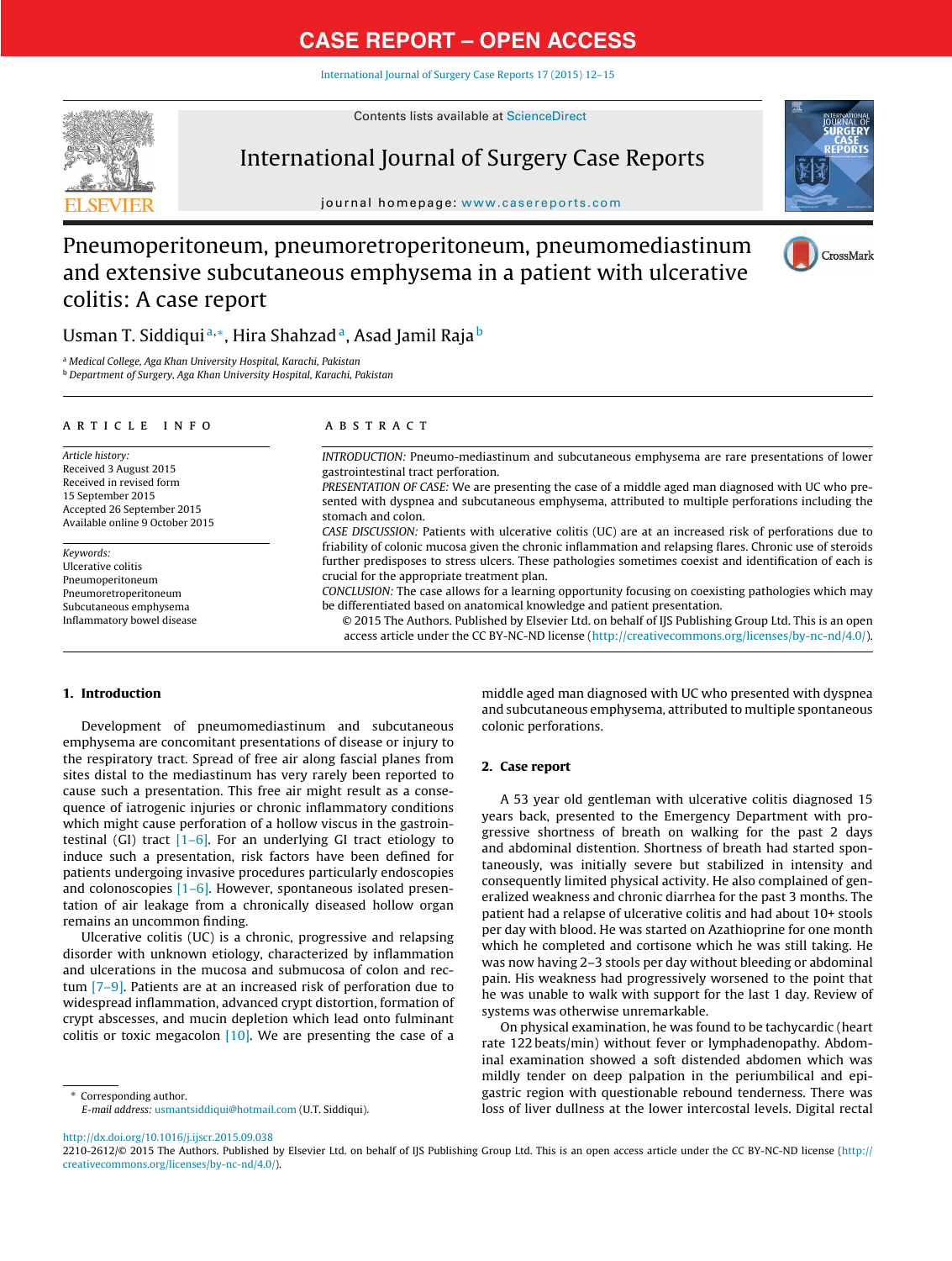U.T. Siddiqui et al. / International Journal of Surgery Case Reports 17 (2015) 12–15 13

[Type text]

[Type text]

Siddigui UT et al.

<span id="page-2-0"></span>

**Fig. 1.** CT scan abdomen coronal images showing extensive pneumoperitoneum and subcutaneous emphysema in the chest, neck, axilla and shoulders.

examination revealed a rubbery, irregular, leathery mucosa of the rectum but no blood. Chest examination exhibited subcutaneous emphysema bilaterally along the chest wall. When questioned, the patient admitted to have first noticed it 3 days prior to presentation, initially limited to his face. Further examination showed subcutaneous emphysema in the shoulders, neck, upto the angle of the mandible and in the cervical back region. On the basis of examination findings, patient's history was revisited and was confirmed to be negative for trauma or recent medical procedures. The patient also had no difficulty in breathing at rest or during talking to suggest air leakage from the respiratory tract.

Laboratory workup showed Hemoglobin of 11.6 gm/dl<sup>3</sup> (Normal: 13–15), platelets of 582 (Normal: 150–400) and white blood cell count of 15.0 (Normal: 4.0–10.0) with 89% neutrophil count. The patient had a blood urea nitrogen (BUN) of 54 with a creatinine of 2.0 which improved to 1.6 with subsequent hydration. A chest radiograph showed extensive subcutaneous emphysema in the chest and neck with some air present under the diaphragm indicating pneumoperitoneum. A computed tomography scan showed extensive subcutaneous emphysema in the neck, shoulders and axilla along with pneumomediastinum, pneumoperitoneum and pneumoretroperitoneum (Fig. 1). Based on the history, physical exam findings and radiographic imaging, a diagnosis of colonic perforation was made and the patient was urgently rushed to the operating room for exploratory laparotomy.

Intraoperatively, we identified gross pus in the peritoneal cavity with multiple perforations in the transverse, descending and sigmoid colon. Bone and muscle of left iliac crest exposed and surrounding abscess was drained and subsequently irrigated with antibiotic solution. A 2 cm perforation at the incisura angularis of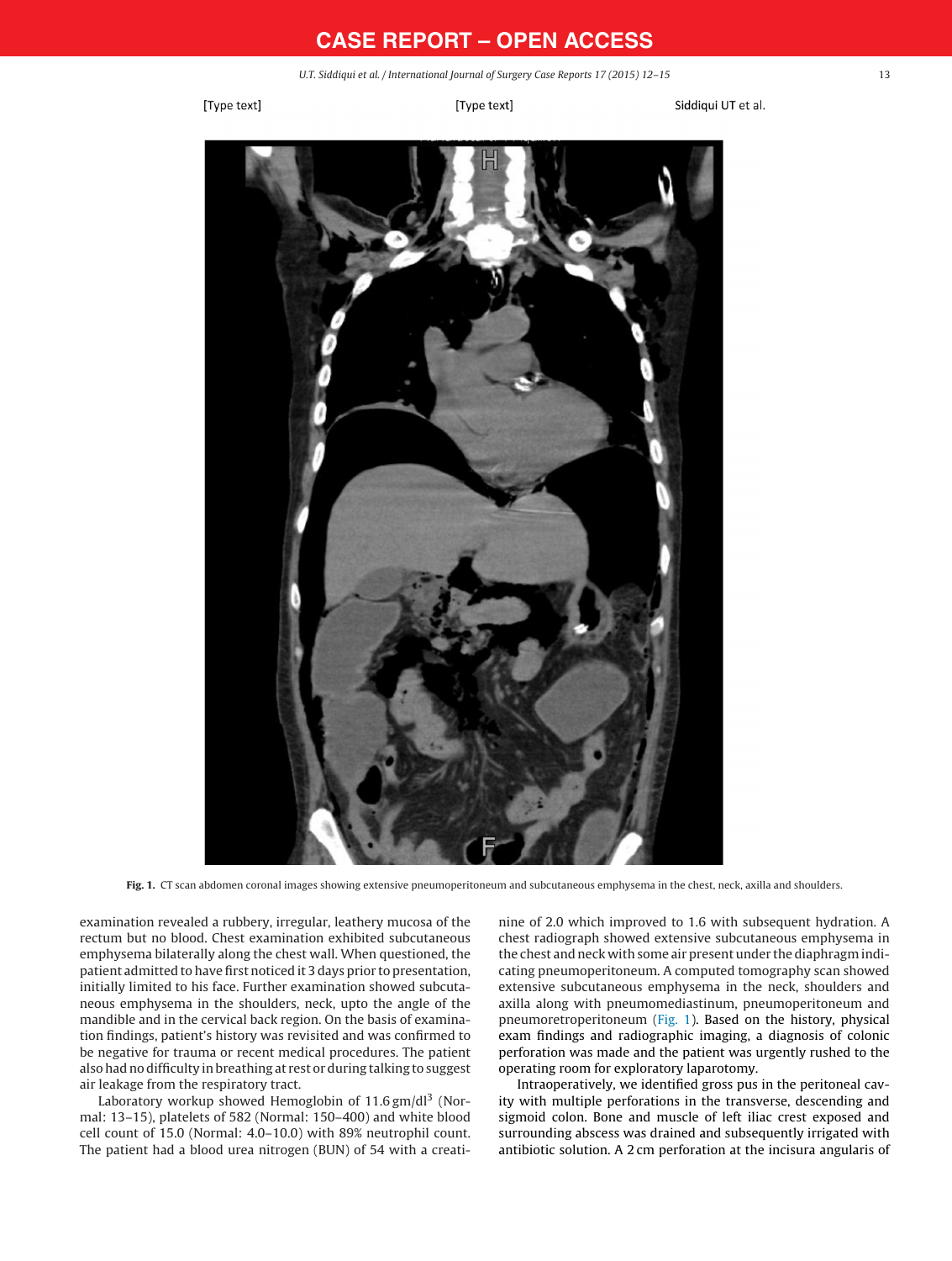<span id="page-3-0"></span>stomach was identified and was repaired with a fat graft. The transverse colon was found to be adherent to the duodenum without any evidence of perforation. A total colectomy with ileostomy was performed and the specimen sent for pathology. The patient was successfully extubated after surgery and did well postoperatively.

Pathology reports of the biopsy specimen showed severe active inflammation, cryptitis, crypt abscess, inflammatory pseudopolyps and crypt distortion. Appendix showed acute and chronic inflammation on the serosal surface. A total of ten lymph nodes were recovered and all showed benign reactive changes without any evidence of malignancy.

#### **3. Discussion**

Pneumo-mediastinum and subcutaneous emphysema are rare presentations of lower gastrointestinal tract perforation and have been previously reported in patients with colorectal cancer or diverticulitis, typically linked to retroperitoneal colonic perforation or toxic megacolon, and are extremely uncommon without preceding endoscopic procedures  $[1-6]$ . To our knowledge, very few cases have been reported to date. One such case was reported by Annaházi et al.  $[11]$  of a 19 year old male with UC who had presented with subcutaneous and mediastinal emphysema, treated medically with steroids, immunomodulators and antibiotics and emergent surgical intervention was avoided. Colonoscopy performed a week later failed to reveal any gross colonic perforation but did show evidence of extensive ulcerations. Rarely similar reports from pediatric population have been discussed previously [\[10\].](#page-4-0)

Our patient presented with multiple perforations following a relapsing flare of ulcerative colitis which had been settled down with conservative treatment a month prior to his presentation to the ED. The abundance of air seen, showing the "falciform ligament sign" ([Fig.](#page-2-0) 1) [\[12\]](#page-4-0) is probably from the stomach perforation which was identified intraoperatively. This might have arisen from the chronic use of steroids that the patient was on due to the aggressive disease. During exploratory laparotomy, some of these perforations were noticed along the transverse and descending colon. These findings would explain the occult peritonitis and pneumoperitoneum. Additional perforations were localized in the sigmoid colon, which would rationalize the presence of air within the retroperitoneal area. Furthermore, the manifestation of mediastinal and cervical emphysema can be justified as the air in retroperitoneum which dissected adjoining tissue planes as it escaped along the perivascular adventitia to the anterior pararenal space, and further through the diaphragmatic hiatus along the adventitia of great vessels to the mediastinum and pretracheal fascia to the neck [\[6\].](#page-4-0)

Medical treatment aims at induction of clinical and endoscopic remission during active disease flares and maintenance therapy to slow progression of disease with steroids, immunomodulators and biological agents  $[7-9]$ . Therapeutic endpoint is defined as healing of the mucosa  $[8]$ . However, due to progressive and relapsing nature of the disease, approximately 30% of the patients with UC eventually require surgery despite vigorous medical treatment [\[13\].](#page-4-0) These include both elective and emergent procedures. Indicators of emergent surgery include patients who present with toxic megacolon, perforation, uncontrolled rectal bleeding or fulminant disease activity in spite of intensive medical therapy [\[7\].](#page-4-0)

Perforation in our patient's case occurred due to an aggressive flare of his condition and relapse of disease which caused multiple perforations, in the stomach and extending throughout the length of the colon. This necessitated repair of the stomach perforation and a total colectomy. The rectum was however was spared and an ileostomy was performed.

Perforations can be often managed medically with bowel rest and intravenous antibiotics  $[1,2,10]$ . However, in the light of deteriorating condition and development of signs of peritonitis, surgical intervention becomes mandatory [1]. Toxic mega-colon, perforation, uncontrolled rectal bleeding, sepsis or fulminant disease activity notwithstanding intensive medical treatment, are some of the common indicators of emergent surgery in UC. The standard procedure in such emergent cases is a subtotal colectomy with end ileostomy which is easier to perform than a total proctocolectomy (TPC) with an ileal J-pouch anal anastomosis performed electively. The advantages of such an approach allow for an efficient control over the (potentially) septic emergency and a second restorative procedure later on [\[7\].](#page-4-0)

This case provides a unique presentation of commonly encountered GI emergencies such as steroid induced stress ulcer perforation as well as colonic perforations secondary to inflammatory conditions such as UC in a single patient. This allows for a learning opportunity focusing on coexisting pathologies which may be differentiated based on anatomical knowledge and patient presentation. It also allows for a multi-pronged treatment strategy; in our case, a colectomy was both therapeutic and prophylactic considering the duration of disease in our patient which significantly raised the chances of colonic cancer.

#### **Conflicts of interest**

The authors have no conflict of interest.

#### **Funding**

There is no funding supporting this project.

### **Ethical approval**

The study was exempted from the institutional review board since it was a retrospective case analysis with no ethical problems.

#### **Consent**

Written informed consent was obtained from the patient for publication of this case report and accompanying images. A copy of the written consent is available for review by the Editor-in-Chief of this journal on request.

#### **Author contribution**

All the authors contributed in the conception, data acquisition, drafting and critically revising the manuscript.

#### **Guarantor**

Usman T. Siddiqui.

### **References**

- [1] M. Cappello, C. Randazzo, S. Peralta, G. Cocorullo, Subcutaneous emphysema, pneumomediastinum and pneumoperitoneum after diagnostic colonoscopy for ulcerative colitis: a rare but possible complication in patients with multiple risk factors, Int. J. Colorectal Dis. 26 (3) (2011) 393–394, [http://dx.](dx.doi.org/10.1007/s00384-010-1005-7) doi.org/10.1007/s00384-010-1005-
- [2] G.B. Schmidt, M.W. Bronkhorst, H.H. Hartgrink, L.H. Bouwman, Subcutaneous cervical emphysema and pneumomediastinum due to a lower gastrointestinal tract perforation, World J. Gastroenterol. 14 (24) (2008) 3922–3923, [http://dx.doi.org/10.3748/wjg.14.3922](dx.doi.org/10.3748/wjg.14.3922).
- [3] [T.](http://refhub.elsevier.com/S2210-2612(15)00430-7/sbref0015) [Hur,](http://refhub.elsevier.com/S2210-2612(15)00430-7/sbref0015) [Y.](http://refhub.elsevier.com/S2210-2612(15)00430-7/sbref0015) [Chen,](http://refhub.elsevier.com/S2210-2612(15)00430-7/sbref0015) [G.H.](http://refhub.elsevier.com/S2210-2612(15)00430-7/sbref0015) [Shu,](http://refhub.elsevier.com/S2210-2612(15)00430-7/sbref0015) [J.M.](http://refhub.elsevier.com/S2210-2612(15)00430-7/sbref0015) [Chang,](http://refhub.elsevier.com/S2210-2612(15)00430-7/sbref0015) [K.C.](http://refhub.elsevier.com/S2210-2612(15)00430-7/sbref0015) [Cheng,](http://refhub.elsevier.com/S2210-2612(15)00430-7/sbref0015) [Spontaneous](http://refhub.elsevier.com/S2210-2612(15)00430-7/sbref0015) [cervical](http://refhub.elsevier.com/S2210-2612(15)00430-7/sbref0015) [subcutaneous](http://refhub.elsevier.com/S2210-2612(15)00430-7/sbref0015) [and](http://refhub.elsevier.com/S2210-2612(15)00430-7/sbref0015) [mediastinal](http://refhub.elsevier.com/S2210-2612(15)00430-7/sbref0015) [emphysema](http://refhub.elsevier.com/S2210-2612(15)00430-7/sbref0015) [secondary](http://refhub.elsevier.com/S2210-2612(15)00430-7/sbref0015) [to](http://refhub.elsevier.com/S2210-2612(15)00430-7/sbref0015) [occult](http://refhub.elsevier.com/S2210-2612(15)00430-7/sbref0015) [sigmoid](http://refhub.elsevier.com/S2210-2612(15)00430-7/sbref0015) [diverticulitis,](http://refhub.elsevier.com/S2210-2612(15)00430-7/sbref0015) [Eur.](http://refhub.elsevier.com/S2210-2612(15)00430-7/sbref0015) [Respir.](http://refhub.elsevier.com/S2210-2612(15)00430-7/sbref0015) [J.](http://refhub.elsevier.com/S2210-2612(15)00430-7/sbref0015) [8](http://refhub.elsevier.com/S2210-2612(15)00430-7/sbref0015) [\(1995\)](http://refhub.elsevier.com/S2210-2612(15)00430-7/sbref0015) [2188–2190.](http://refhub.elsevier.com/S2210-2612(15)00430-7/sbref0015)